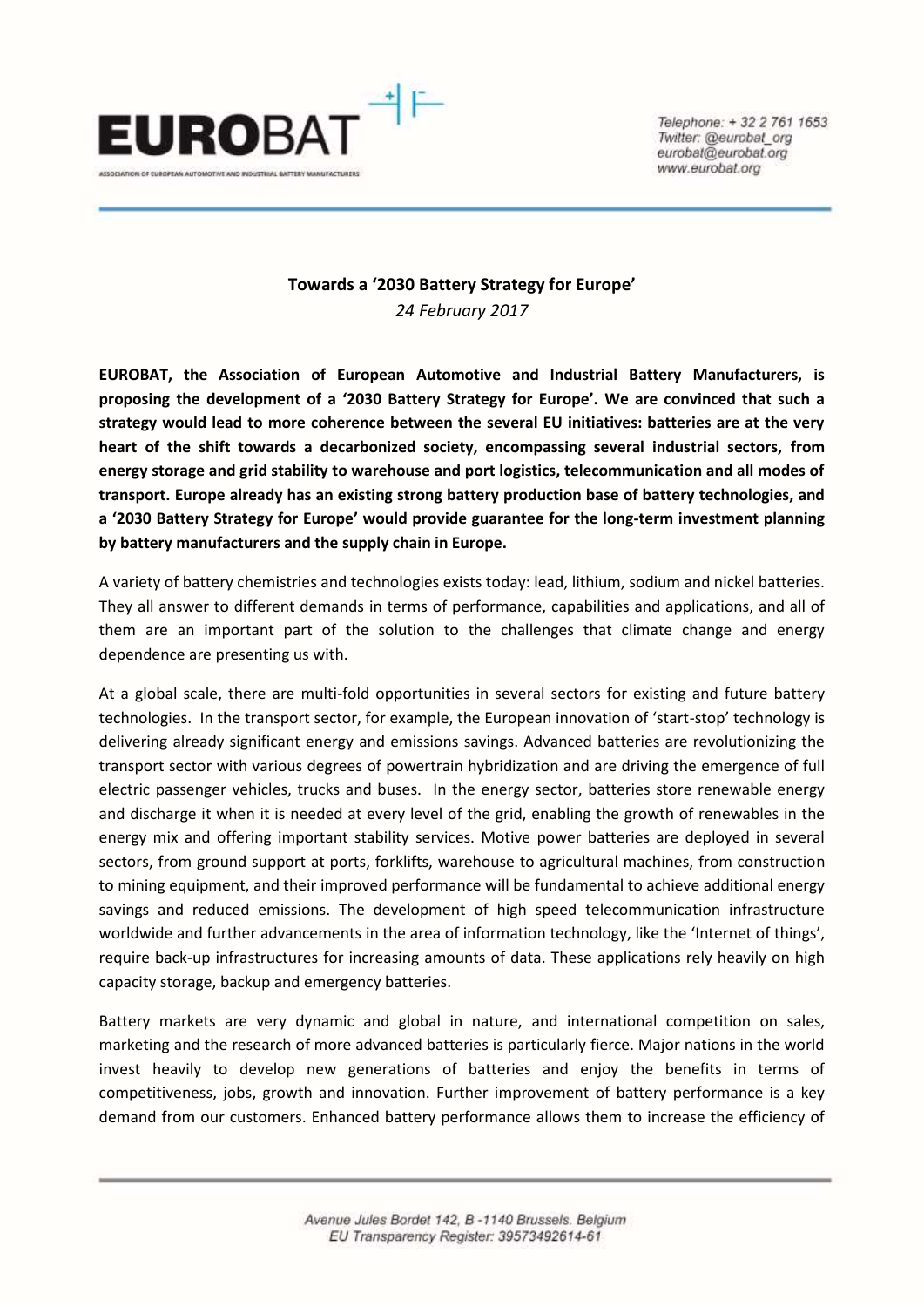

their applications, thereby generating savings of energy, resources, cost and time – in short, great benefits for society.

For Europe as a whole, it is important to enable the future of its battery sector and ensure coherence between EU, regional and national policy initiatives. The recent references to batteries across many EU policy fields recognize them as a key enabling technology, and acknowledge the huge and growing importance of batteries and their need in several sectors:

- 1. The recent Commission proposal on **new energy market design<sup>1</sup>** has finally recognized the importance of battery energy storage for the integration of renewables in the energy mix. We hope that the final package will create a level playing field for batteries to compete on an equal footing with other flexibility services, remove double grid fees and any other unintended regulatory barriers.
- 2. Several legislative initiatives are promoting the **decarbonisation of the transport sector,** and the European Commission is discussing with several stakeholders the future of the automotive sector in the framework of GEAR2030. To achieve the targets highlighted in the European Strategy for low-emission mobility, it will be paramount to increase the efficiency of all ICE vehicles (cars, vans, buses, trucks) while at the same time develop an internal market for hybrid and electric vehicles. All types of batteries will play a key role in this regard, from advanced start-stop batteries to batteries for hybrid and electric vehicles.
- 3. The EU is also investing in several **Research, Innovation and Development** initiatives specifically focused or involving batteries, from Horizon2020 to the SET Plan, including the ETIP SNET<sup>2</sup> and the Batstorm project<sup>3</sup>. These research projects are extremely important for the future of the battery sector and the development of an R&D strategy for batteries, but they should always take into account the existing landscape of EU battery production base and be linked to other policy initiatives in a coherent way.
- 4. Several policies address **sustainability and recycling-aspects of batteries**, including the Batteries Directive<sup>4</sup> and the Circular Economy Package<sup>5</sup>. EUROBAT members support the circular economy approach of the EU, and automotive and industrial batteries are all collected and treated at end of life in accordance with the recycling efficiency targets of the EU Batteries Directive. Leadbased batteries, for example, have a collection and recycling rate of almost 100%, creating a closed loop for this technology. Overlaps of EU legislation that regulate the batteries sector,

 $\overline{a}$ 

<sup>1</sup> Communication from the Commission « Clean Energy For All Europeans », 30 November 2016.

<sup>2</sup> European Technology and Innovation Platform Smart Networks for Energy Transition

<sup>&</sup>lt;sup>3</sup> Battery-based energy storage roadmap

<sup>&</sup>lt;sup>4</sup> Directive 2006/66/EC of 6 September 2006 on batteries and accumulators and waste batteries and accumulators.

 $<sup>5</sup>$  Communication from the Commission « Closing the loop - An EU action plan for the Circular</sup> Economy », 2 December 2015.